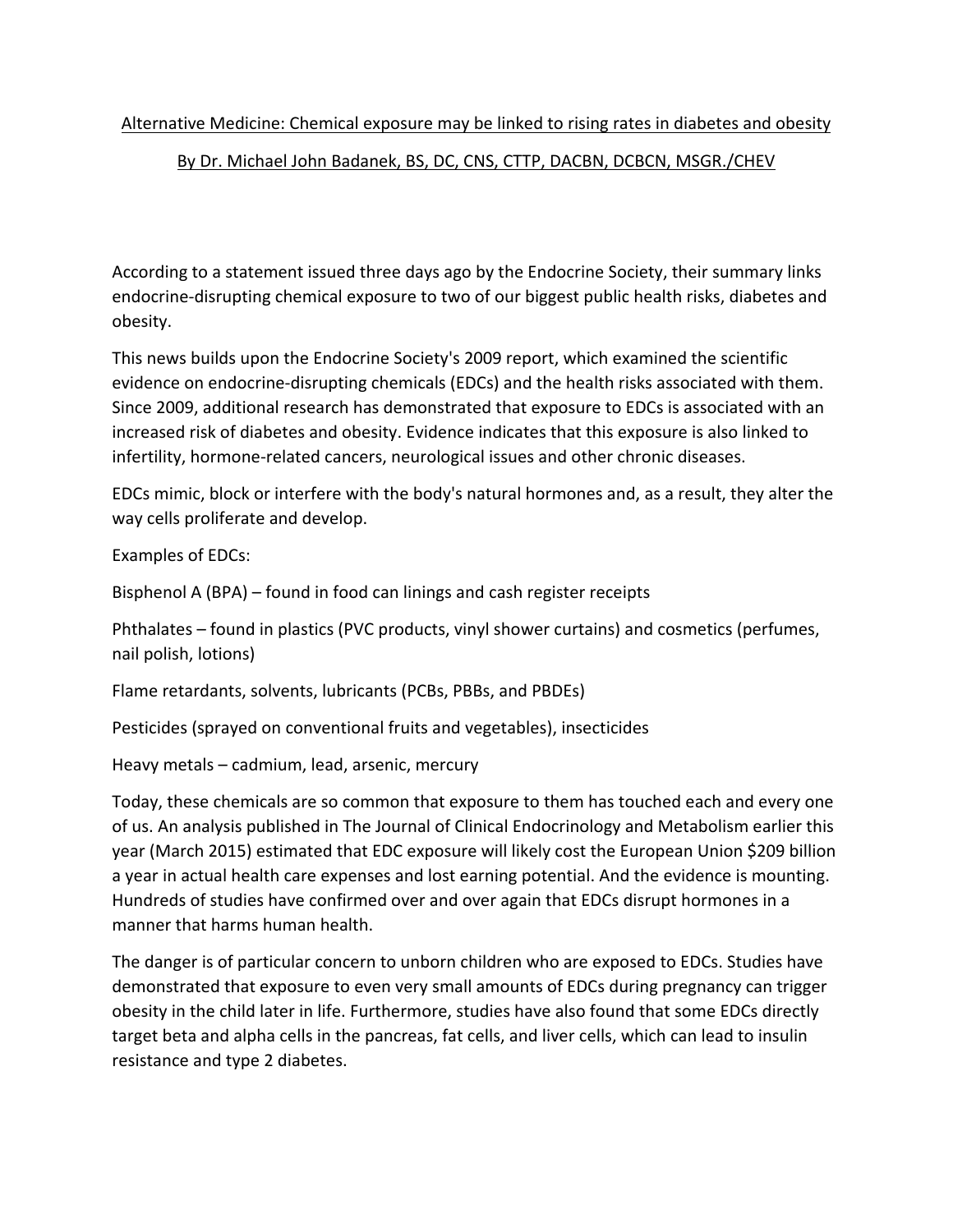This recent report also linked EDCs to reproductive health issues, hormone-related cancers, prostate disorders, thyroid disease, and neurodevelopmental issues. Most of us are already aware that many of these conditions have been linked to EDCs; however, the number of supportive studies continues to grow.

The truth is, we all live in an ever-increasing toxic environment. More than 80,000 chemicals are introduced into the world each year. We are exposed to pesticides, herbicides, chemical solvents, xenobiotics, and industrial chemicals of all kinds through the food we eat, the water we drink and the air we breathe. These toxins accumulate in our bodies and contribute to the total toxic load that can cause a variety of health problems. Keep in mind that our indoor environment is likely more toxic than our outdoor environment.

Tips to Help Avoid EDCs:

Eat organic produce (join your local CSA)

Buy free-range, organic meats to reduce exposure from added hormones and pesticides

Buy products available in glass containers rather than plastic or cans when possible

Cookware: replace non-stick pans with glass, ceramic, or cast iron

Drink filtered water

Use a shower head with a filter

Use household products that are free of fragrances, phthalates and BPA

Nutritional Support for Detoxification

There is significant evidence on the importance of diet and nutritional supplementation in maintaining detoxification pathways.

Milk Thistle is one of the most protective herbs for the liver with hundreds of studies that confirm its protective properties.

N-Acetyl Cysteine supports phase II detoxification and is a precursor to glutathione.

Calcium D-Glucarate aids in liver detoxification through the glucuronidation pathway. Xenobiotics, environmental toxins, and excess estrogens are cleared through this pathway.

EGCg is the most extensively studied green tea polyphenol. Green tea supports detoxification by enhancing the glucuronidation pathway; in addition, it helps modulate blood glucose, and offers antioxidant and cancer-protective properties.

A safe and effective detoxification program is an ideal way to promote healthy liver function and elimination.